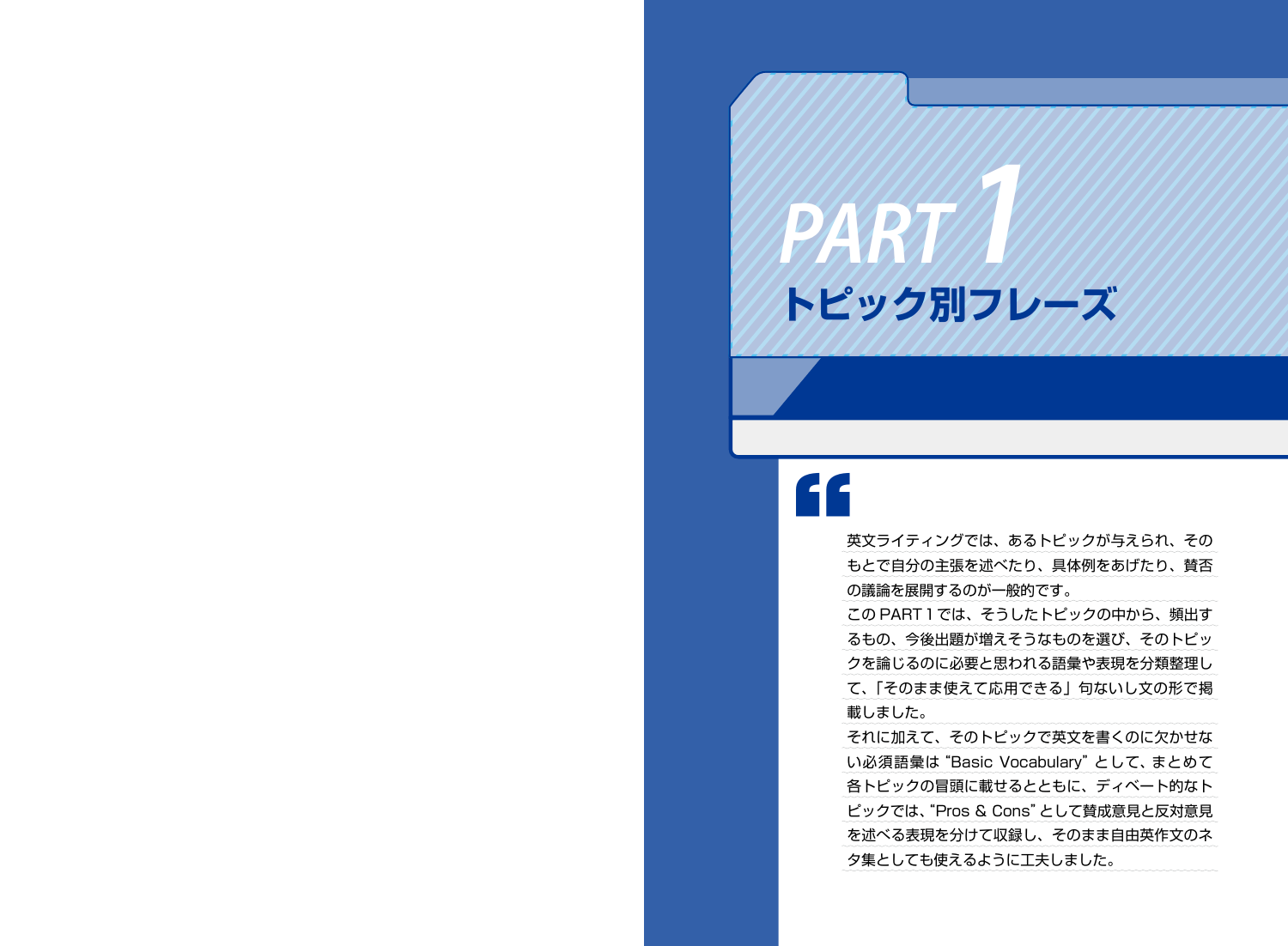# **PART 1 トピック別フレーズ**

# *PART 1* 1 教育 (1)オンライン授業

# 1 **教育 (1)オンライン授業**

#### ■ オンライン授業

#### **Basic Vocabulary**

オンライン学習 online learning; e-learning; distance learning; remote learning 対面授業 face-to-face lessons [classes]

#### □ オンライン授業を受ける

➲ take **online lessons**(▶このonlineは形容詞。onlineを副詞で使って take lessons onlineとも言える)

' オンラインで授業を行う ➲ conduct classes **online**

' リモートで授業に出席する ➲ attend classes **remotely**

□ 対面授業の利点 **○** the advantages of face-to-face classes

□対面授業が再開するまで

**◎** until face-to-face classes resume [start again] (▶動詞 resume/rɪzúːm/ は「再開する」)

□(他の)生徒とやりとりする ◎ interact with (other) students

□課題をオンラインで提出する ● submit the assignments online

#### □ 教育格差を是正する

➲ reduce [end] **educational inequality** / close [reduce] the gap in educational opportunity (▶ close the gapは「格差を縮める」の意味。 opportunity(機会)はrを落として書きやすいので注意)

# **Pros & Cons**

#### △ オンライン授業賛成

' ネットにつながるコンピュータだけあればよい。

➲ All you need is a computer with internet access.

□ どこに住んでいてもオンラインで授業が受けられる。

➲ You can take lessons online no matter where you live.

□ 通学する必要がない。

➲ You do not need to commute to and from school.

' 交通費がかからない。➲ There are no **transportation costs**.

□ 自分のペース (とスケジュール)で勉強できる。

➲ You can study at your own pace (and on your own schedule).

□ 移動時間が節約できる。 **○** You can save your traveling time.

' スケジュールの融通がより利く。

➲ You have more [greater] flexibility in your schedule.

' ウイルスをうつしたりもらったりする心配がない。

➲ There is no fear of spreading or catching the virus.

#### 7 オンライン授業反対

□自分のスケジュールを管理する必要がある。

➲ You need to **control** [**manage**] your own schedule.

□ 時間を上手に管理できる能力が必要だ。

➲ You must have good **time-management skills**.

□自分の学習により責任を持つ必要がある。

➲ You should be more responsible for your own learning.

□ 孤独を感じるかもしれない。 ◎ You may feel isolated.

□(教師が)各生徒の学習状況を把握しづらい。

➲ It is hard (for teachers) to monitor each student's **learning progress**.(▶progressは「進捗状況;経過」の意味)

□ 励ましてくれる [その場で質問に答えてくれる] 先生がそばに必要だ。

➲ You need a teacher beside you to encourage you [answer your questions on the spot]. (▶ on the spotは「その場で」)

□ 家だとなまけがちになる。 ◎ You tend to be lazy at home.

□ 家には気が散るものがたくさんある。

➲ There are many **distractions** at home.

□ 生徒の成績が正確かつ公平に評価されていない心配がある。

➲ There is concern that students are not graded accurately and fairly.